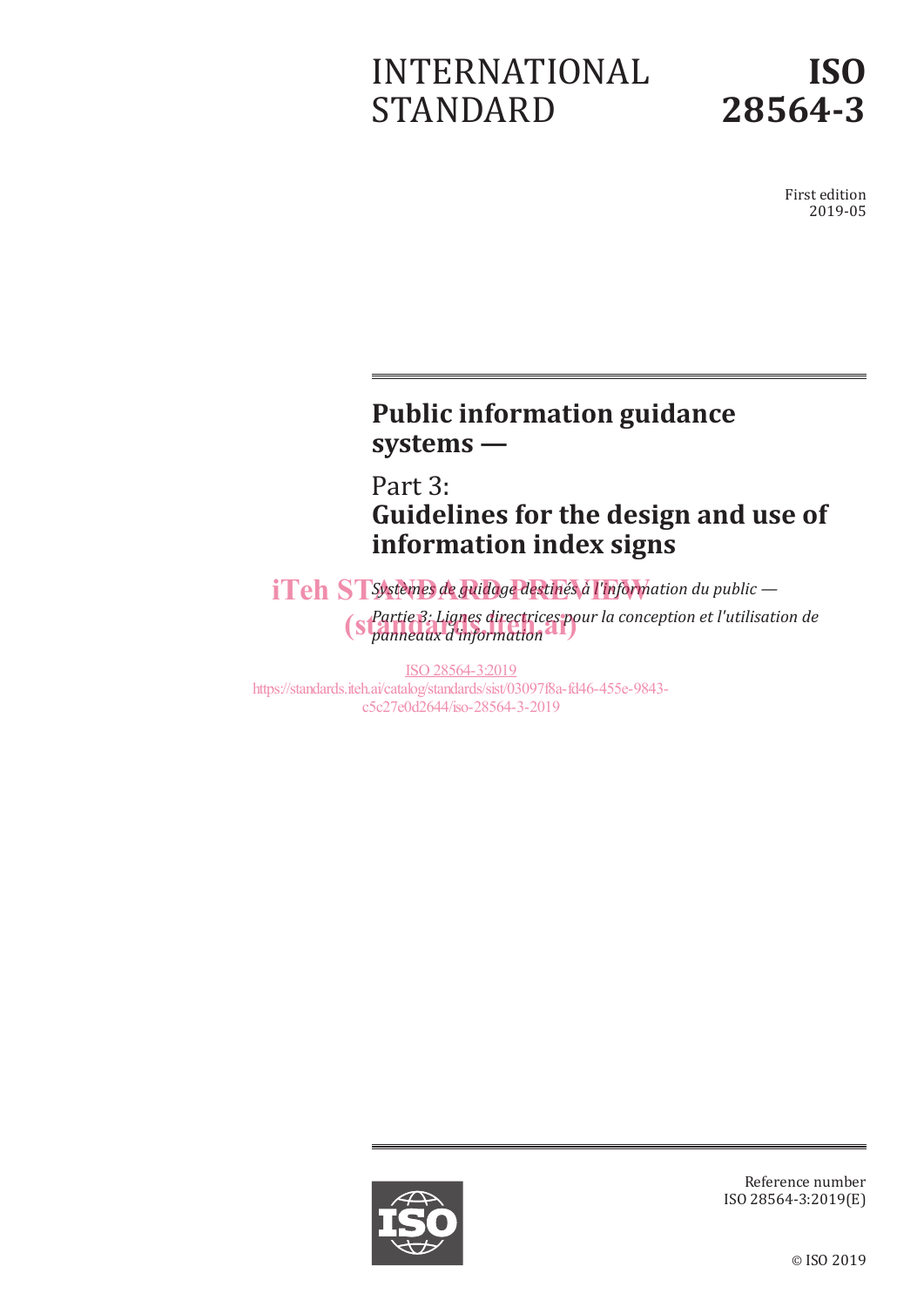# iTeh STANDARD PREVIEW (standards.iteh.ai)

ISO 28564-3:2019 https://standards.iteh.ai/catalog/standards/sist/03097f8a-fd46-455e-9843 c5c27e0d2644/iso-28564-3-2019



### **COPYRIGHT PROTECTED DOCUMENT**

#### © ISO 2019

All rights reserved. Unless otherwise specified, or required in the context of its implementation, no part of this publication may be reproduced or utilized otherwise in any form or by any means, electronic or mechanical, including photocopying, or posting on the internet or an intranet, without prior written permission. Permission can be requested from either ISO at the address below or ISO's member body in the country of the requester.

ISO copyright office CP 401 • Ch. de Blandonnet 8 CH-1214 Vernier, Geneva Phone: +41 22 749 01 11 Fax: +41 22 749 09 47 Email: copyright@iso.org Website: www.iso.org

Published in Switzerland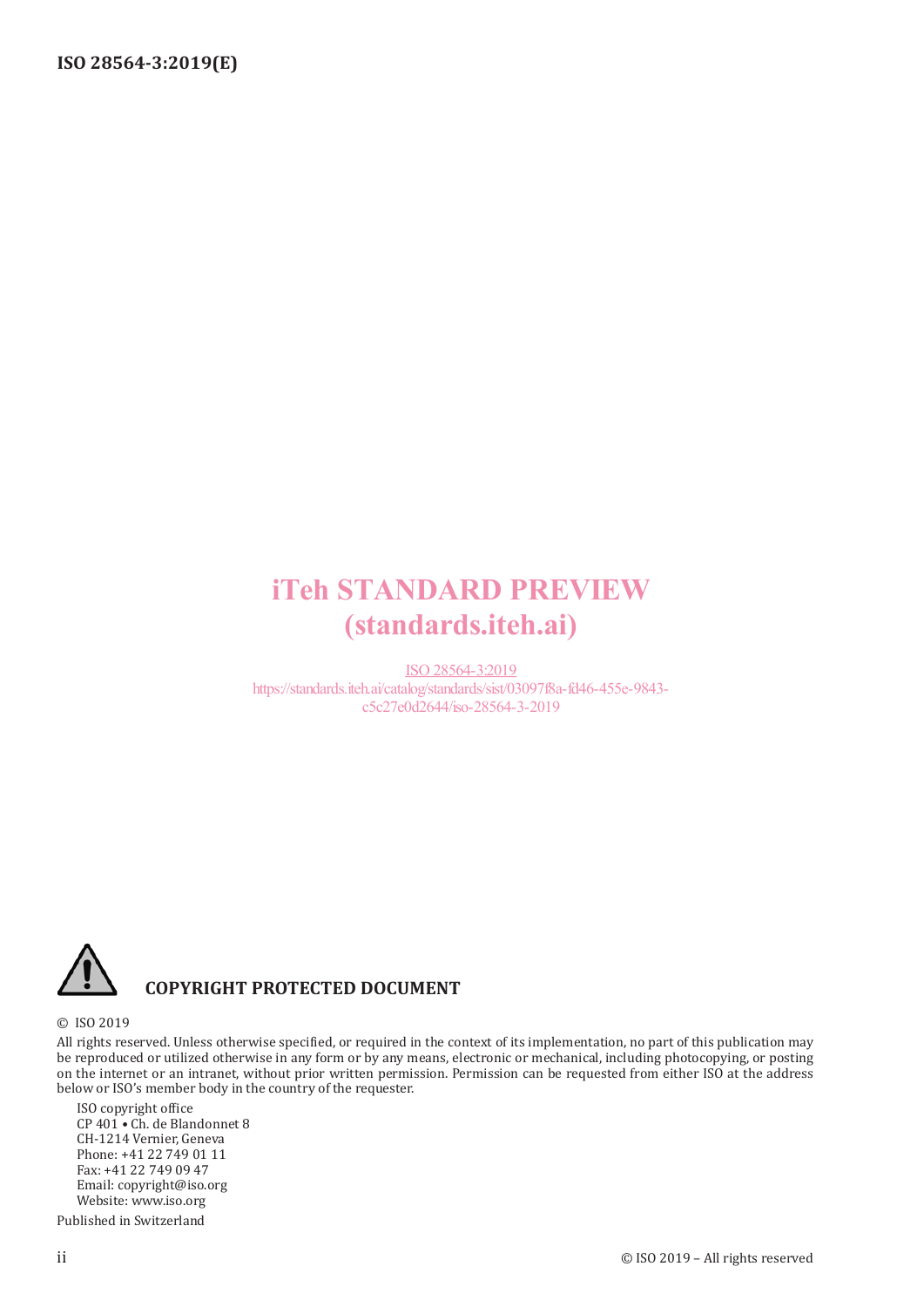# **Contents**

| 1                                                                                         |                                                                                                                                                                                                                                      |                                                                                                 |  |
|-------------------------------------------------------------------------------------------|--------------------------------------------------------------------------------------------------------------------------------------------------------------------------------------------------------------------------------------|-------------------------------------------------------------------------------------------------|--|
| 2                                                                                         |                                                                                                                                                                                                                                      |                                                                                                 |  |
| 3                                                                                         |                                                                                                                                                                                                                                      |                                                                                                 |  |
| 4                                                                                         | <b>General 22 Contract 20 All 20 All 20 All 20 All 20 All 20 All 20 All 20 All 20 All 20 All 20 All 20 All 20 All 20 All 20 All 20 All 20 All 20 All 20 All 20 All 20 All 20 All 20 All 20 All 20 All 20 All 20 All 20 All 20 Al</b> |                                                                                                 |  |
|                                                                                           | Preparation 23                                                                                                                                                                                                                       |                                                                                                 |  |
| 5                                                                                         | 5.1<br>5.2                                                                                                                                                                                                                           |                                                                                                 |  |
|                                                                                           | 5.3                                                                                                                                                                                                                                  |                                                                                                 |  |
|                                                                                           | 5.4                                                                                                                                                                                                                                  |                                                                                                 |  |
|                                                                                           | 5.5                                                                                                                                                                                                                                  | Positioning 4                                                                                   |  |
| 6                                                                                         |                                                                                                                                                                                                                                      |                                                                                                 |  |
|                                                                                           | 6.1                                                                                                                                                                                                                                  |                                                                                                 |  |
|                                                                                           |                                                                                                                                                                                                                                      | 6.1.1                                                                                           |  |
|                                                                                           |                                                                                                                                                                                                                                      | 6.1.2                                                                                           |  |
|                                                                                           |                                                                                                                                                                                                                                      | 6.1.3                                                                                           |  |
|                                                                                           |                                                                                                                                                                                                                                      | 6.1.4<br>Simplicity<br>Prioritization of messagesRDDPREMMIDW<br>6.1.5                           |  |
|                                                                                           |                                                                                                                                                                                                                                      | 6.1.6                                                                                           |  |
|                                                                                           |                                                                                                                                                                                                                                      | Use of jargon and aboreviations ch.ai) Manuscritics of the contract of the contract of<br>6.1.7 |  |
|                                                                                           |                                                                                                                                                                                                                                      | 6.1.8                                                                                           |  |
|                                                                                           |                                                                                                                                                                                                                                      | 6.1.9                                                                                           |  |
|                                                                                           | 6.2                                                                                                                                                                                                                                  |                                                                                                 |  |
|                                                                                           |                                                                                                                                                                                                                                      | 6.2.1                                                                                           |  |
|                                                                                           |                                                                                                                                                                                                                                      | 6.2.2                                                                                           |  |
|                                                                                           |                                                                                                                                                                                                                                      | 6.2.3                                                                                           |  |
|                                                                                           | 6.3                                                                                                                                                                                                                                  |                                                                                                 |  |
|                                                                                           | 6.4<br>6.5                                                                                                                                                                                                                           |                                                                                                 |  |
|                                                                                           | 6.6                                                                                                                                                                                                                                  |                                                                                                 |  |
|                                                                                           |                                                                                                                                                                                                                                      | 6.6.1                                                                                           |  |
|                                                                                           |                                                                                                                                                                                                                                      | 6.6.2                                                                                           |  |
|                                                                                           |                                                                                                                                                                                                                                      | Sequencing 11<br>6.6.3                                                                          |  |
| 7                                                                                         |                                                                                                                                                                                                                                      |                                                                                                 |  |
|                                                                                           | 7.1                                                                                                                                                                                                                                  |                                                                                                 |  |
|                                                                                           | 7.2                                                                                                                                                                                                                                  |                                                                                                 |  |
|                                                                                           | 7.3                                                                                                                                                                                                                                  |                                                                                                 |  |
|                                                                                           | 7.4                                                                                                                                                                                                                                  |                                                                                                 |  |
|                                                                                           | 7.5                                                                                                                                                                                                                                  |                                                                                                 |  |
| 8                                                                                         |                                                                                                                                                                                                                                      |                                                                                                 |  |
| Annex A (informative) Examples of information index signs in typical environments13       |                                                                                                                                                                                                                                      |                                                                                                 |  |
| Annex B (informative) Guidance for the uses of codes on different floors and open areas18 |                                                                                                                                                                                                                                      |                                                                                                 |  |
|                                                                                           |                                                                                                                                                                                                                                      |                                                                                                 |  |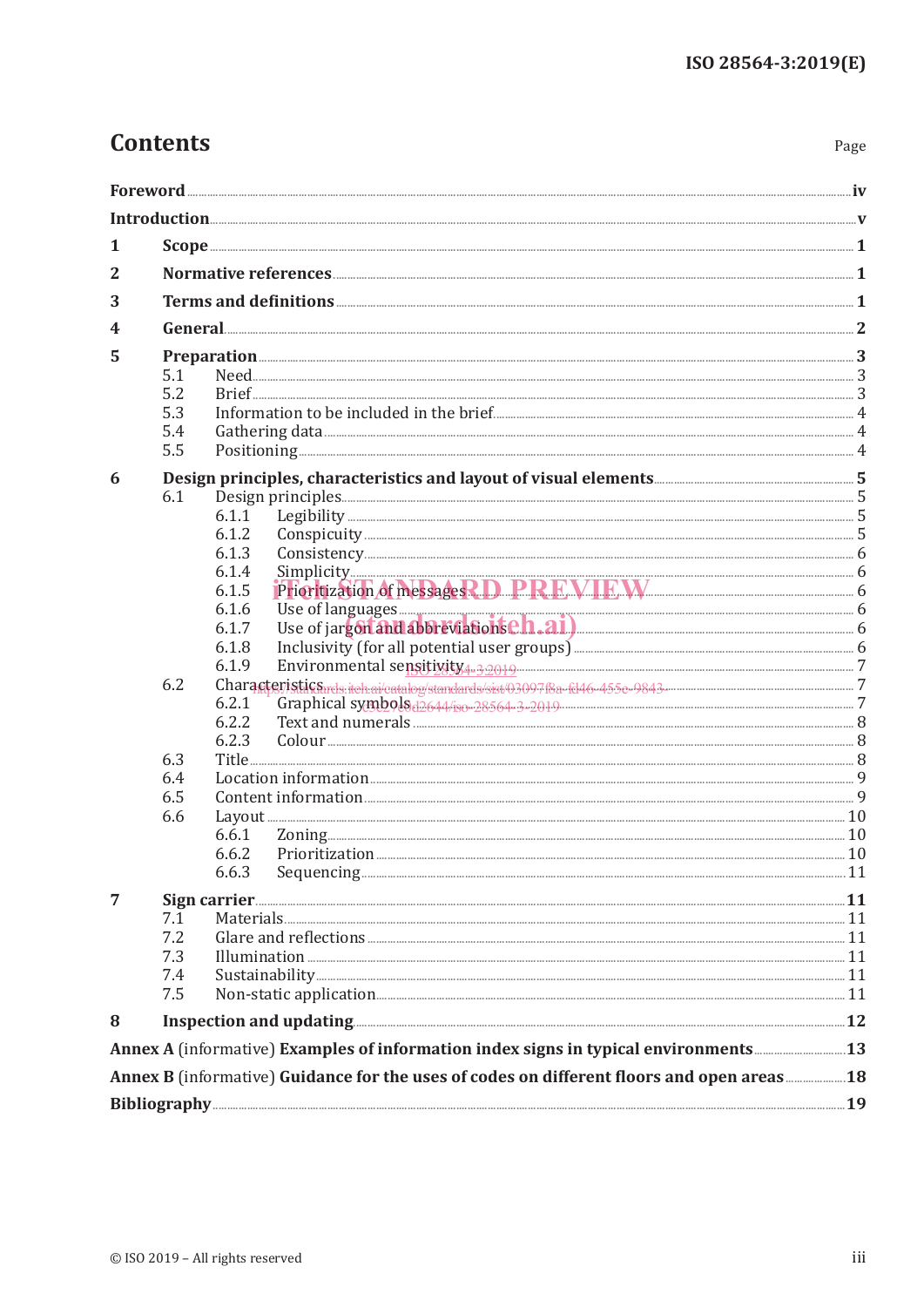### **Foreword**

ISO (the International Organization for Standardization) is a worldwide federation of national standards bodies (ISO member bodies). The work of preparing International Standards is normally carried out through ISO technical committees. Each member body interested in a subject for which a technical committee has been established has the right to be represented on that committee. International organizations, governmental and non-governmental, in liaison with ISO, also take part in the work. ISO collaborates closely with the International Electrotechnical Commission (IEC) on all matters of electrotechnical standardization.

The procedures used to develop this document and those intended for its further maintenance are described in the ISO/IEC Directives, Part 1. In particular, the different approval criteria needed for the different types of ISO documents should be noted. This document was drafted in accordance with the editorial rules of the ISO/IEC Directives, Part 2 (see www.iso.org/directives).

Attention is drawn to the possibility that some of the elements of this document may be the subject of patent rights. ISO shall not be held responsible for identifying any or all such patent rights. Details of any patent rights identified during the development of the document will be in the Introduction and/or on the ISO list of patent declarations received (see www.iso.org/patents).

Any trade name used in this document is information given for the convenience of users and does not constitute an endorsement.

For an explanation of the voluntary nature of standards, the meaning of ISO specific terms and expressions related to conformity assessment, as well as information about ISO's adherence to the expressions of the Water of the Technical Barriers to Trade (TBT) see www.iso. World Trade Organization (WTO) principles in the Technical Barriers to Trade (TBT) see www.iso .org/iso/foreword.html. (standards.iteh.ai)

This document was prepared by Technical Committee ISO/TC 145, *Graphical symbols*, Subcommittee ISO 28564-3:2019 SC 1, *Public information symbols*.

https://standards.iteh.ai/catalog/standards/sist/03097f8a-fd46-455e-9843-

A list of all parts in the ISO 28564 series can be found on the ISO website.

Any feedback or questions on this document should be directed to the user's national standards body. A complete listing of these bodies can be found at www.iso.org/members.html.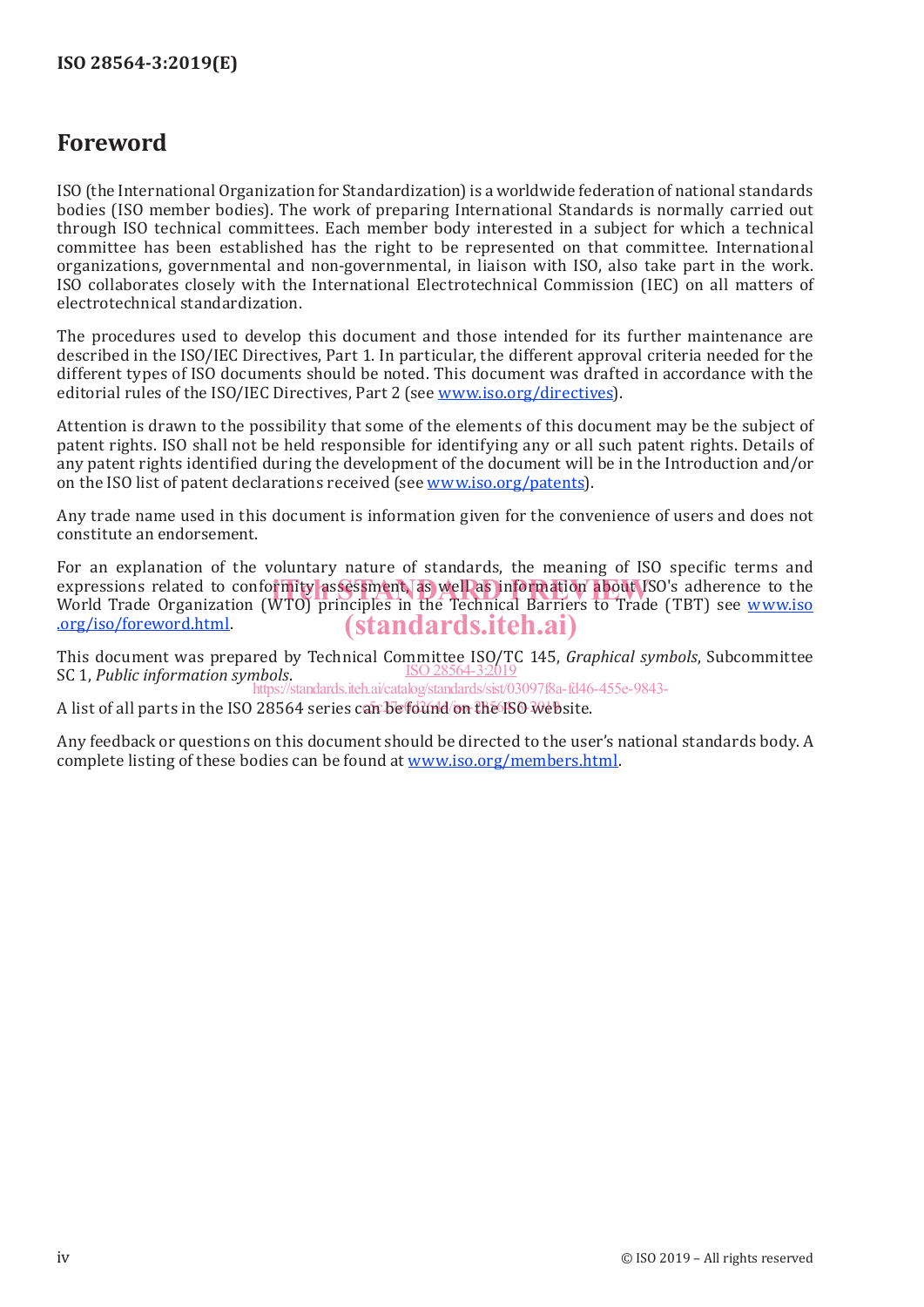### **Introduction**

Continued growth in travel and mobility within and between countries has generated a growing range of wayfinding guidance systems and styles containing a wide variety of information. Such systems serve various purposes, such as enabling users to:

- understand the range of facilities and points of interest present;
- understand the physical relationship between these facilities and points of interest; and
- determine the best way to reach a required facility or point of interest given their mobility circumstances.

This document is concerned with information index signs used to support wayfinding.

The purpose of this document is to provide guidance on the design and use of information index signs to enable users to assimilate required information swiftly and accurately and act upon the information shown safely and conveniently in multi-floor buildings and open areas. It is not the intention to limit design freedom unnecessarily, but to set guidelines and, where appropriate, specifications which reflect relevant research and best practice.

Where appropriate, as part of an integrated wayfinding system, information index signs are used in association with fixed location plans, maps, and diagrams (see ISO 28564-1), location signs and direction signs (see ISO 28564-2), hand-held maps, and IT applications, as well as human assistance.

This document is intended to be used in conjunction with other parts of ISO 28564.

# (standards.iteh.ai)

ISO 28564-3:2019 https://standards.iteh.ai/catalog/standards/sist/03097f8a-fd46-455e-9843 c5c27e0d2644/iso-28564-3-2019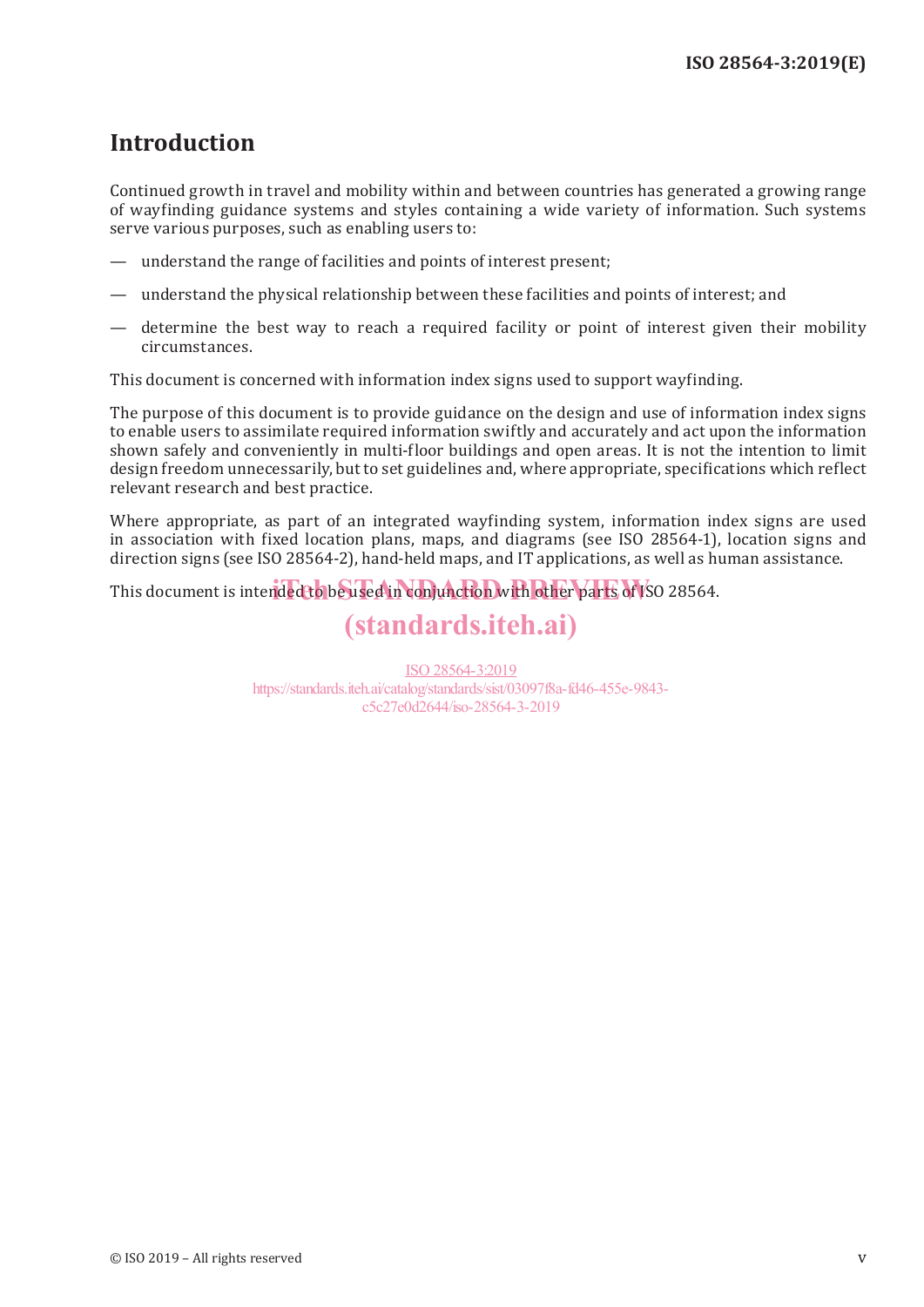# iTeh STANDARD PREVIEW (standards.iteh.ai)

ISO 28564-3:2019 https://standards.iteh.ai/catalog/standards/sist/03097f8a-fd46-455e-9843 c5c27e0d2644/iso-28564-3-2019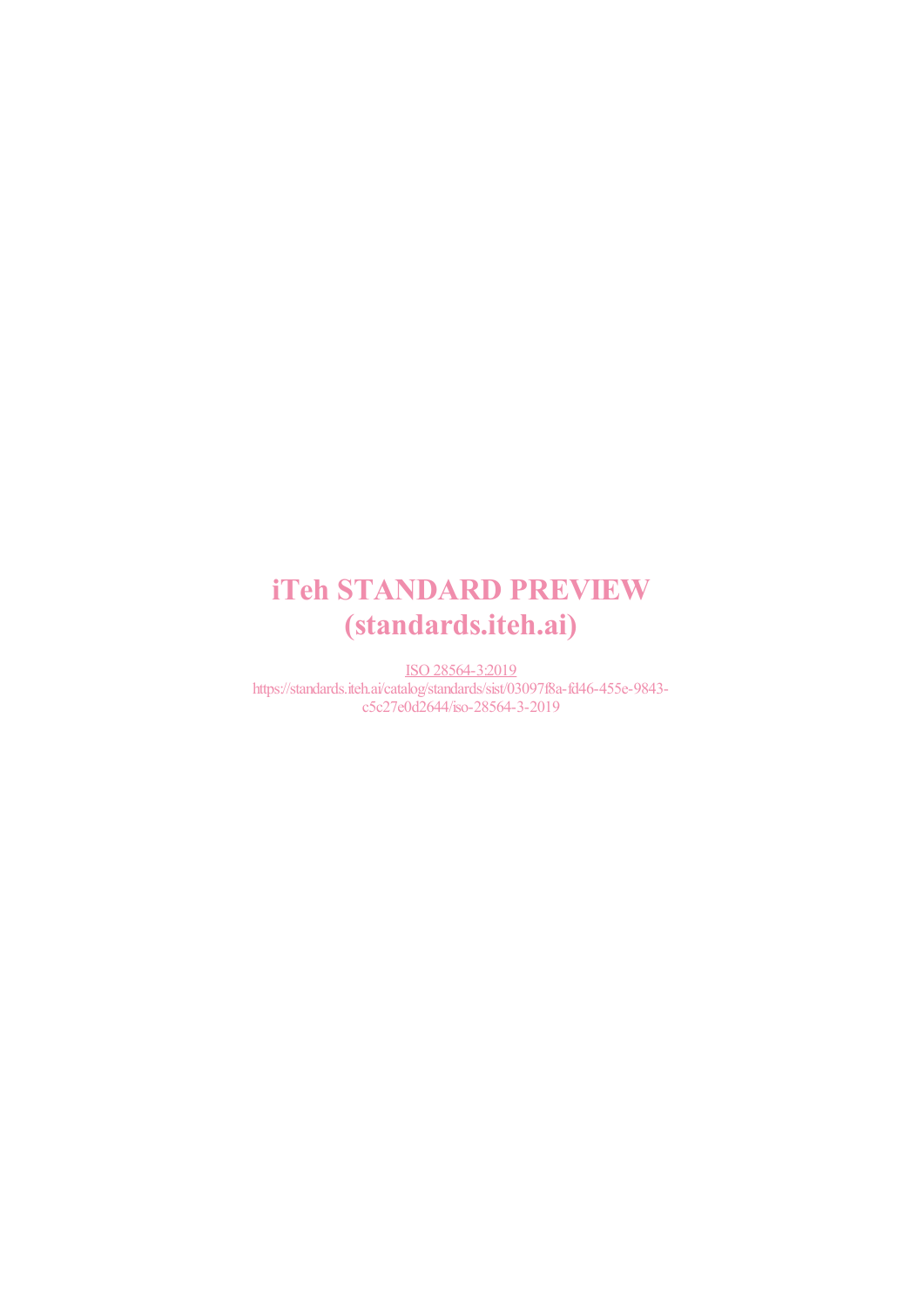# **Public information guidance systems —**

# Part 3: **Guidelines for the design and use of information index signs**

### **1 Scope**

This document specifies requirements and gives a range of guidelines for various stages of preparation, design, construction, inspection and updating that comprise an information index signs used in public places.

This document is applicable to the design and use of information index signs used in public places such as bus and railway stations, airports, shopping centres, stores, hospitals, exhibition halls, sporting and entertainment complexes, urban areas, parks, gardens and countryside, public attractions, museums and commercial office buildings. The design and use of information index signs in working areas can also use the content of this document for reference.

This document is not applicable to those sectors (for example, traffic signs on a public highway) which are subject to regulations or specified design principles. However, in a given public environment or within a wayfinding and signing design brief, where there is sometimes a need for public information to be associated with other messaging, many of the principles contained in this document can be relevant. be associated with other messaging, many of the principles contained in this document can be relevant be associated with other messaging, many of the principles contains in the planning of a coordinated **scheme. Cards.iteh.ai**)

### **2 Normative references** ISO 28564-3:2019

https://standards.iteh.ai/catalog/standards/sist/03097f8a-fd46-455e-9843-

The following documents are referred to in the text in such a way that some or all of their content constitutes requirements of this document. For dated references, only the edition cited applies. For undated references, the latest edition of the referenced document (including any amendments) applies.

ISO 3864-1, *Graphical symbols — Safety colours and safety signs — Part 1: Design principles for safety signs and safety markings*

ISO 3864-3, *Graphical symbols — Safety colours and safety signs — Part 3: Design principles for graphical symbols for use in safety signs*

ISO 7001, *Graphical symbols — Public information symbols*

ISO 7010, *Graphical symbols — Safety colours and safety signs — Registered safety signs*

ISO 9186-1, *Graphical symbols — Test methods — Part 1: Method for testing comprehensibility*

ISO 9186-2, *Graphical symbols — Test methods — Part 2: Method for testing perceptual quality*

ISO 9186-3, *Graphical symbols — Test methods — Part 3: Method for testing symbol referent association*

ISO 22727, *Graphical symbols — Creation and design of public information symbols — Requirements*

### **3 Terms and definitions**

For the purposes of this document, the following terms and definitions apply.

ISO and IEC maintain terminological databases for use in standardization at the following addresses:

— ISO Online browsing platform: available at https://www.iso.org/obp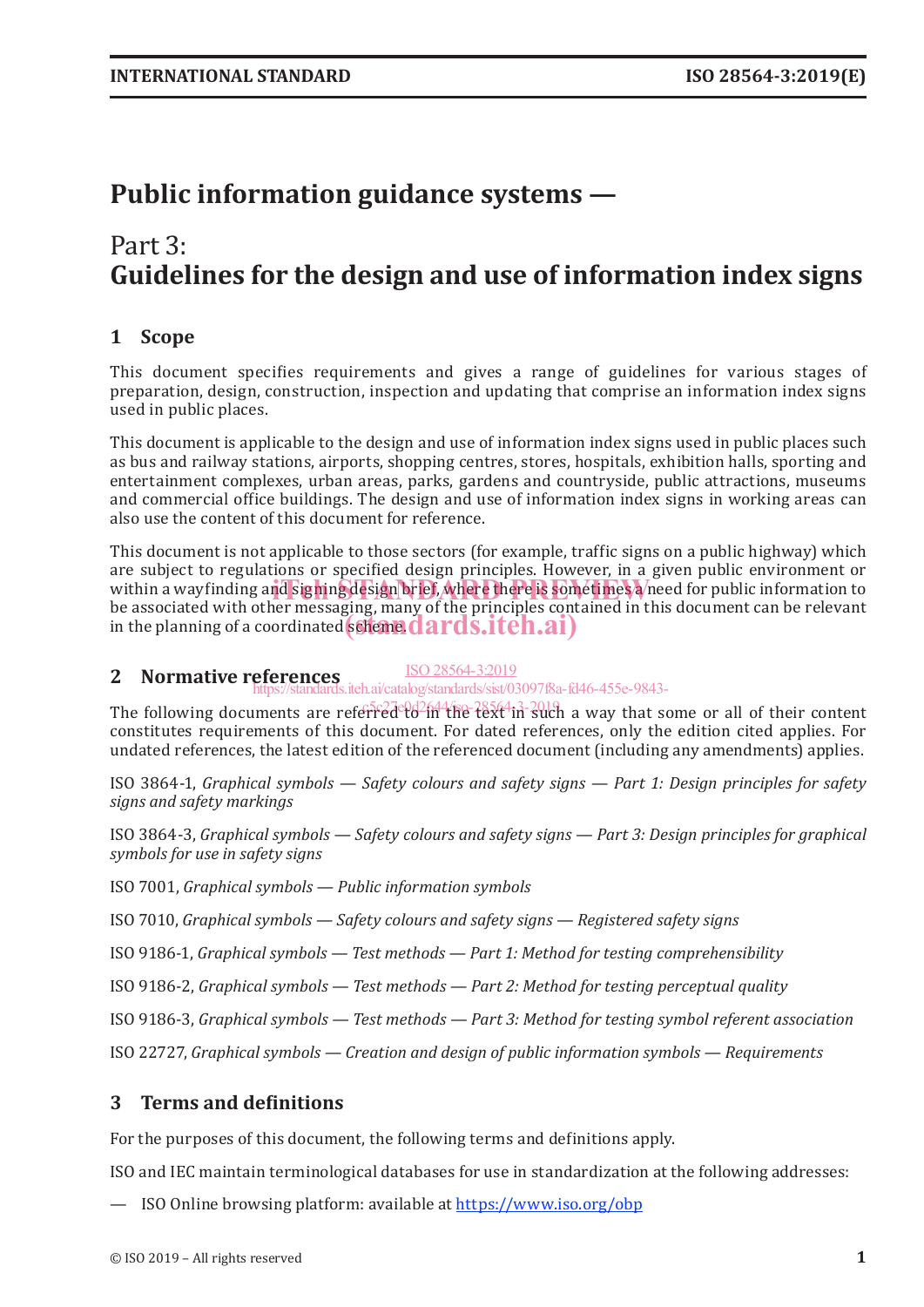— IEC Electropedia: available at http://www.electropedia.org/

#### **3.1**

#### **information index sign**

sign used to list the information of facilities and services within a given floor or zone in a systematic way

### **4 General**

Normally, the information index signs should cover all floors of multi-floor buildings, or all divided zones in open areas. When facilities or open areas are complex, information index signs may sometimes only cover certain parts (for example, a separate information index sign can be designed to provide departure information in an airport) (see Figure 1).

The information index signs should include at least three components: title, location information, and content information (see Figure 1 and Figure 2), as below:

- title: name of the information index sign;
- location information: specified floor or area;
- content information: the facilities or services located on the specified floor or area, which the location information refers to.



**Figure 1 — Components of information index sign in multi-floor buildings**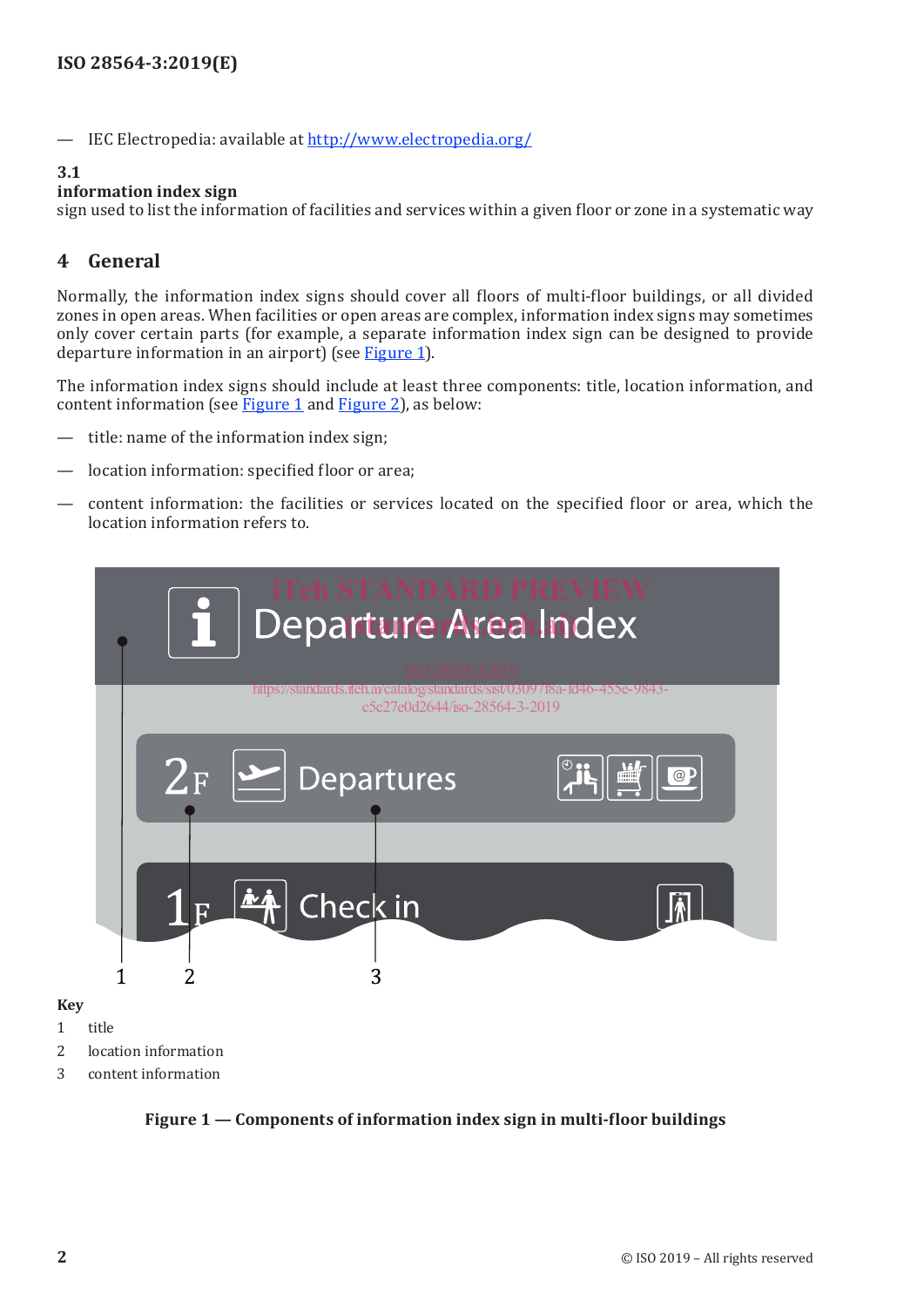

#### **Key**

- 1 title
- 2 location information
- 3 content information

#### **Figure 2 — Components of information index sign in open areas** iTeh STANDARD PREVIEW

Examples of the design of information index signs are shown in Annex A.

#### **5 Preparation**

ISO 28564-3:2019

https://standards.iteh.ai/catalog/standards/sist/03097f8a-fd46-455e-9843 c5c27e0d2644/iso-28564-3-2019

#### **5.1 Need**

The need for an information index sign can arise for various reasons. Examples of potential needs include:

- a) in multi-floor buildings, users can experience difficulties in quickly locating facilities and services on different floors;
- b) in large open areas, users can experience difficulties in understanding the location of facilities and services; and
- c) changes in the location of facilities and services.

#### **5.2 Brief**

Before design work is undertaken, the requirements and objectives should be clearly understood and clarified in a brief. Even if only one floor or a certain area – or even a single sign – is involved, a brief should be prepared.

The brief is the responsibility of the client and should define:

- a) the physical area to be covered;
- b) its relationship to adjacent areas;
- c) the information to be shown as determined by the tasks that expected users wish to accomplish;
- d) any special requirements concerning presentation of information, the nature and constraints of the site.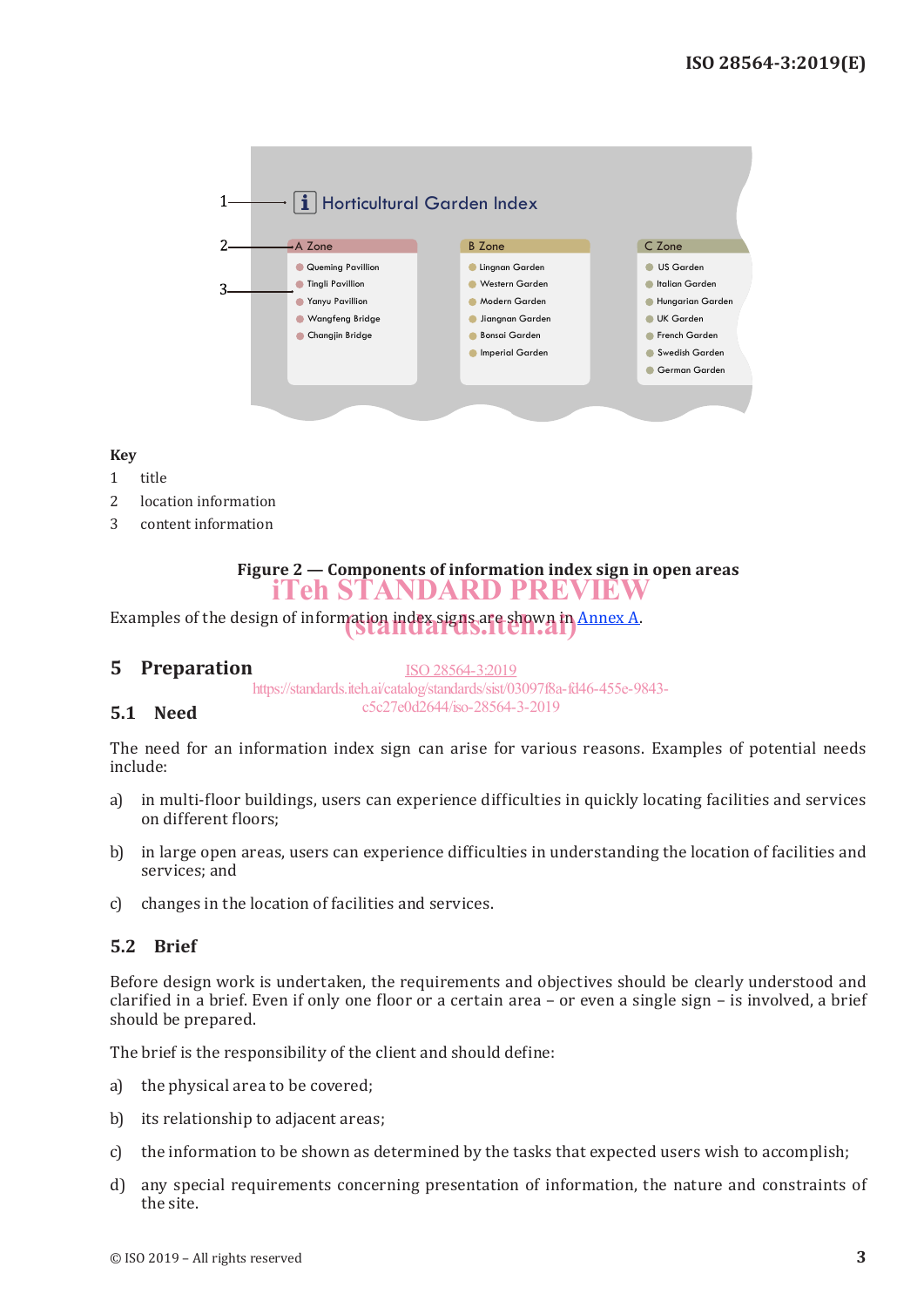If relevant, the brief should also define the requirements for maps and location plans (see ISO 28564-1), guidelines for location signs and direction signs (see ISO 28564-2), and guidelines or methods for coordination with information index signs.

#### **5.3 Information to be included in the brief**

The following information about the area covered should be included:

- a) the characteristics of the expected users;
- b) the types, specific content, positions, and classifications of the facilities and services in the area;

NOTE 1 Information index signs can provide particular facilities or service information, such as the company names located in different areas.

NOTE 2 Information index signs can also provide classification information related to facilities or services; for example, information index signs in shopping centres can provide classification information of goods (food, cosmetics, men's wear, women's wear, etc.) (see Figure A.3).

- c) the possible installation position of each information index sign and its anticipated normal viewing distances;
- d) accessibility and other user requirements;
- e) additional information (for example, codes of floor numbers or divided zones);
- f) the proportion of the expected users for whom the use of the local languages might be insufficient;
- g) any statutory or regulatory requirements  $\mathbf{dards.}$ ite $\mathbf{h}.\mathbf{ai})$

#### **5.4 Gathering data**

#### ISO 28564-3:2019

When the facilities or services within the area to be covered are in the planning stage, information should be obtained, as appropriate, from architects, designers, engineers and other professionals with knowledge relevant to the task. https://standards.iteh.ai/catalog/standards/sist/03097f8a-fd46-455e-9843 c5c27e0d2644/iso-28564-3-2019

When the facilities or services are already in use, additional information can be obtained by:

- a) observing users' behaviour;
- b) consulting with target users as well as other groups who have wayfinding needs;
- c) consulting with local police, shopkeepers, reception, information desk staff and others who might have experience of wayfinding issues within the area to be covered; and
- d) reviewing any existing information index signs and other public information guidance elements in the area to be covered and in adjacent areas.

NOTE A site visit is normally useful to gain familiarity with the environment and, where possible, to observe and document relevant behavioural patterns.

Once gathered, the data should be reconciled with the brief.

#### **5.5 Positioning**

- **5.5.1** Information index signs should be positioned:
- a) fixed to surfaces;
- b) fixed to other existing structures; or
- c) free standing.